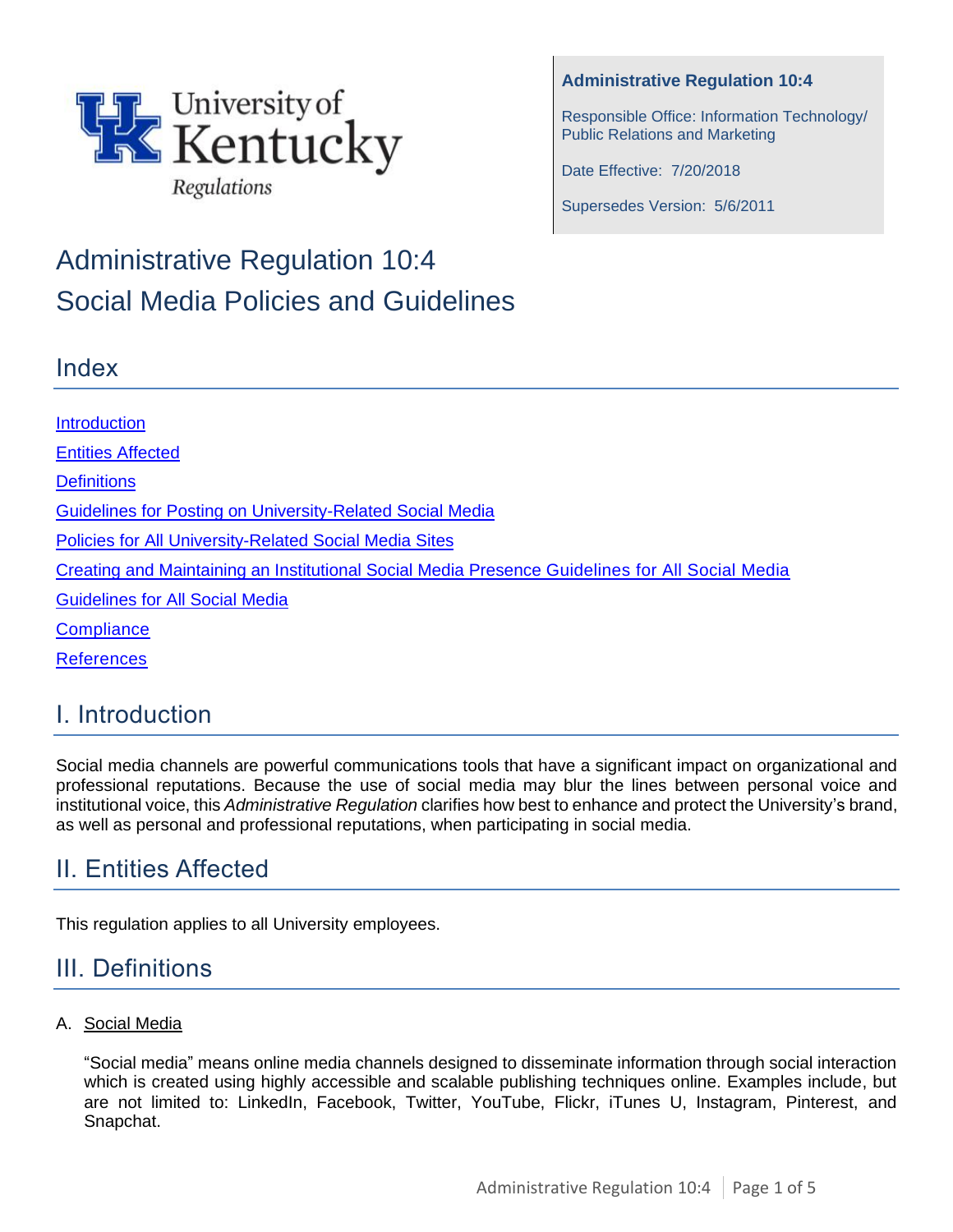### B. Lockup

"Lockup" means the official graphic identifier of the University of Kentucky, which includes the interlocking UK logo and wordmark of the University, department, unit, or center.

### <span id="page-1-0"></span>IV. Guidelines for Posting on University-related Social Media Sites

The following guidelines apply to employees posting on behalf of the University or an official University unit:

- A. Employees should think twice before posting on social media. Privacy does not exist in social media. Employees should therefore consider what could happen if a post becomes widely known and how that may reflect both on the poster and the University. Search engines can turn up posts years after they are created, and comments can be forwarded or copied. Content that would not be said to a member of the media should not be posted online. Employees who are unsure about posting something or responding to a comment should contact their supervisor for input or contact the University of Kentucky Public Relations and Marketing.
- B. Employees posting on social media must strive for accuracy and check facts before posting them. Content posted must be reviewed for grammatical and spelling errors.
- C. Employees posting on social media should be respectful of the views of others. Content contributed to a social media site could encourage comments or discussion of opposing ideas. Any responses made by employees to social media posts should be considered carefully in light of how they would reflect on the poster or the University and its institutional voice.
- D. Employees posting on social media should keep their accounts up to date. Social media presences require diligent care and attention. An effective social media channel requires regular updates and fresh, engaging content.
- E. Employees posting on social media should consider their audience and its potential reaction to content. A presence in the social media world is available to the public at large, including prospective students, current students, patients, current employers and colleagues, and peers. Employees should consider how widely their content can spread before publishing, and ensure posts will not alienate, harm, or provoke any of these groups.

### <span id="page-1-1"></span>V. Policies for All University-related Social Media Sites

#### Employees must:

#### A. Protect institutional confidential and proprietary information

Employees must not post confidential or proprietary information about the University, its students, employees, patients, or alumni (see *Governing Regulation Part I, sections D.2(b,c*)). Employees must follow applicable federal requirements, including but not limited to:

- Family Education Rights and Privacy Act (FERPA)
- Health Insurance Portability and Accountability Act (HIPAA)

Employees who share confidential information may be subject to disciplinary action or termination.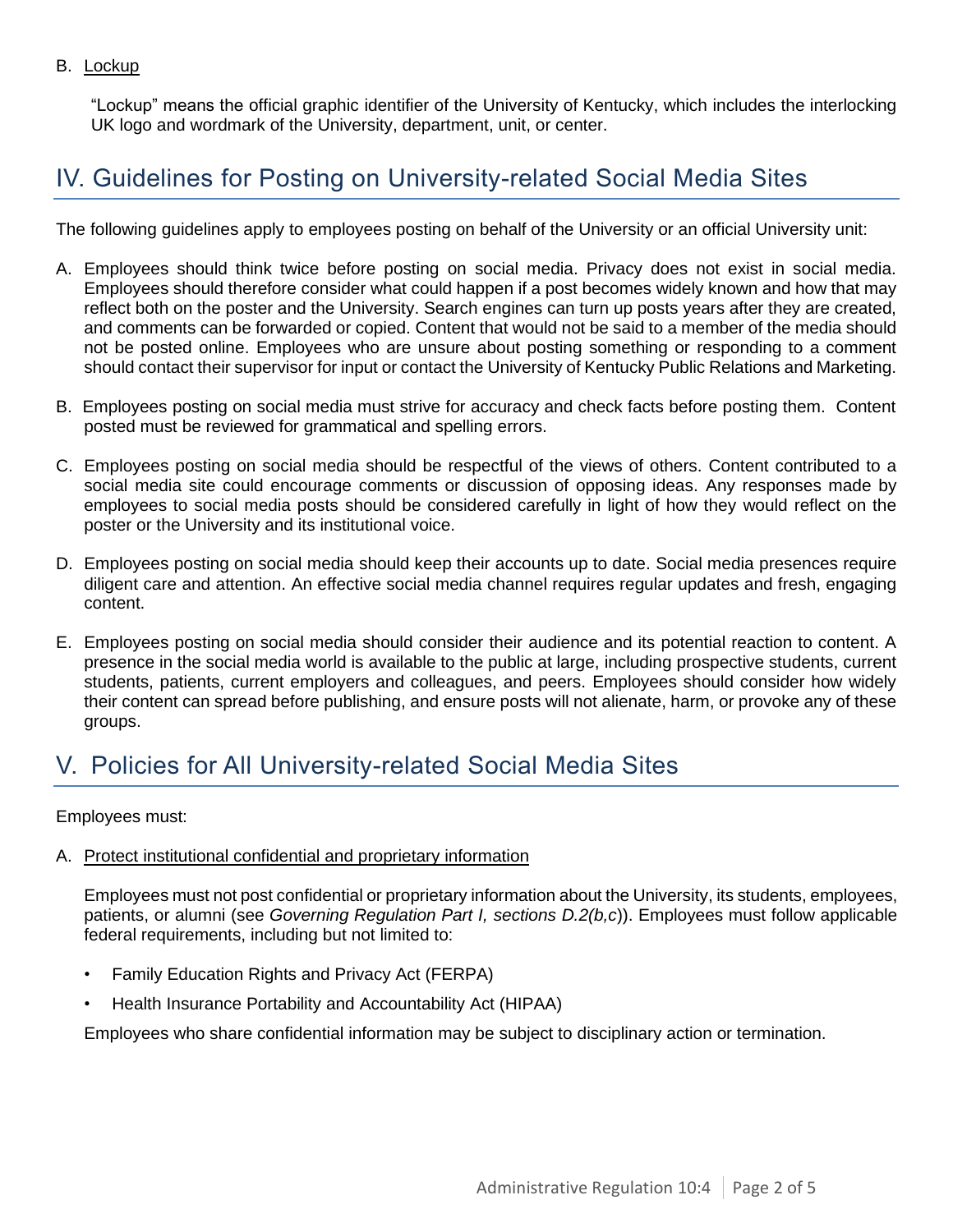#### B. Adhere to all applicable University regulations, policies, and procedures

Employees must use social media in a manner that complies with University regulations, policies, and procedures, including but not limited to:

- Governing Regulations
- Administrative Regulations
- Human Resource Policies and Procedures
- Business Procedures Manual
- UK HealthCare Code of Ethics
- Behavioral Standards in Patient Care
- UK Hospital Policy on Photography and video of patients and employees
- C. Adhere to copyright and fair use laws

When posting on social media, employees must be aware of the copyright and intellectual property rights of others and of the University. Questions about fair use or copyrighted material should be directed to the Office of Legal Counsel.

#### D. Not use University lockups, logos or trademarks without permission

Any use of University lockups, logos, trademarks or other images must have prior approval. Employees must not use official lockups, logos, trademarks, or any other University images or iconography on personal social media sites. Employees must not use the University's name to promote a product, cause, or political party or candidate.

- UK Web Graphic Standards: webgov.uky.edu/standards/
- Official UK Graphic Standards Manual:<https://www.uky.edu/prmarketing/brand-standards>

Approved departmental lockups are available for download at: [www.uky.edu/prmarketing/brand-standards.](http://www.uky.edu/prmarketing/brand-standards) Examples of appropriate social media avatars are located in the graphic standards manual. Contact UK Public Relations and Marketing for assistance.

#### E. Not announce University news

Employees must not be the first to announce University or departmental news on a social media site unless pre-approved by UK Public Relations and Marketing. The Executive Director of Public Relations is the official spokesperson for the University (See *Administrative Regulation 1:1*, *University of Kentucky Administrative Organization*). Only WUKY is authorized to announce University news without prior approval from UK Public Relations and Marketing.

#### F. Respect University time and property

University computers and time on the job are reserved for University-related business as approved by supervisors and in accordance with *Governing Regulation XIV.B.12, University Resources* and *Administrative Regulation 10:1*, *Policy Governing Access to and Use of University Information Technology Resources*.

#### G. Be aware of terms of service

Employees must comply with the Terms of Service of any social media platform used.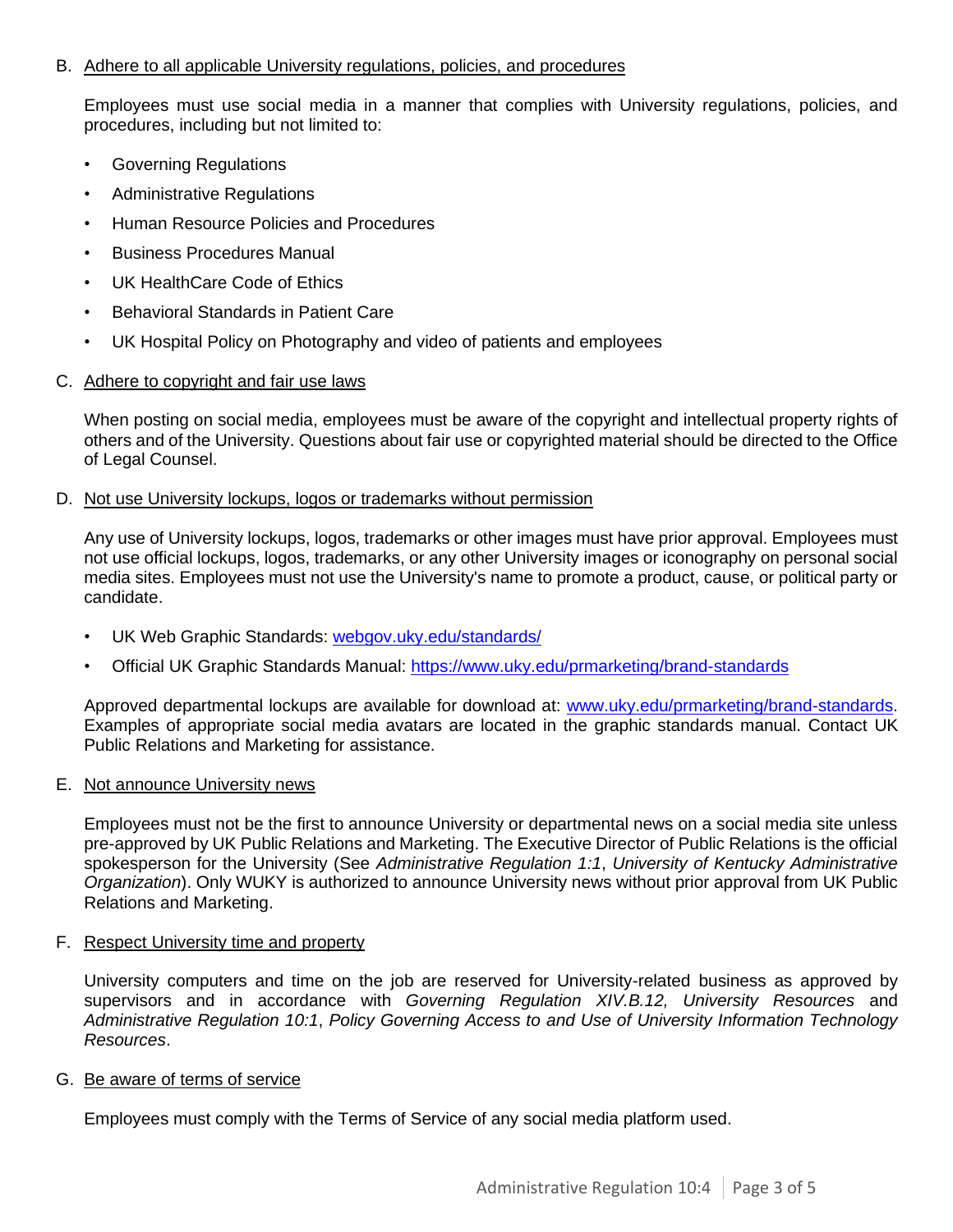<span id="page-3-0"></span>When posting on behalf of an official University unit, employees must:

#### A. Notify the University

University units that have a social media page or would like to start one should contact Public Relations and Marketing to ensure all institutional social media sites coordinate with other University sites and their content. All institutional pages must have a full-time appointed employee who is identified as being responsible for content. Ideally, this should be the unit head.

#### B. Acknowledge Their Identities

An individual representing the University on a social media channel should acknowledge their identity.

#### C. Use approved photos and University lockups

A University social media presence must use photos that accurately depict the unit and that unit's approved lockups. Public Relations and Marketing provides approved photos and lockups for various areas of the University. Approved lockups in a downloadable format are available at: Brand Downloads | Public Relations [& Marketing.](https://www.uky.edu/prmarketing/brand-downloads) There are also University stock photos available on this site, which may be accessed using a linkblue ID and password.

#### D. Have a plan

Units should consider their messages, audiences, and goals, as well as a strategy for keeping information on social media channels up-to-date. Public Relations and Marketing can assist and advise a unit with its social media planning.

#### E. Link back to the University or make sure external links are reputable, safe sites

Whenever possible,employees should link back to an official University website. Ideally, posts should be very brief. When linking to a news article about the University, check to see whether it is possible to link to a release on UKNow, the official University news website, instead of to an external publication or other media outlet. [\(uknow.uky.edu/\)](http://uknow.uky.edu/)

#### F. Protect the institutional voice

Posts on social media should protect the University's institutional voice by remaining professional in tone and in good taste. No individual unit should construe its social media channels as representing the University as a whole. This consideration must be taken into account when naming pages or accounts, selecting a profile picture or icon, and selecting content to posts. Names, profile images, and posts must all be clearly linked to the particular department or unit rather than to the institution as a whole. An institutional voice guide is available at: [http://www.uky.edu/prmarketing/brand-standards.](http://www.uky.edu/prmarketing/brand-standards) Employees should consider using "UKY" as part of their naming convention, to show a connection to the institution. Employees should avoid the use of "UK" in external social media channels, to avoid confusion with the United Kingdom.

### <span id="page-3-1"></span>VII. Guidelines for All Social Media

Employees posting on personal social media sites should identify their views as their own. If an employee identifies themselves as a UK faculty or staff employee online, it should be clear that the views expressed are not those of the institution. NOTE: Using personal social media sites for University-related business/activities or posting of University-related content will subject those sites to this policy.